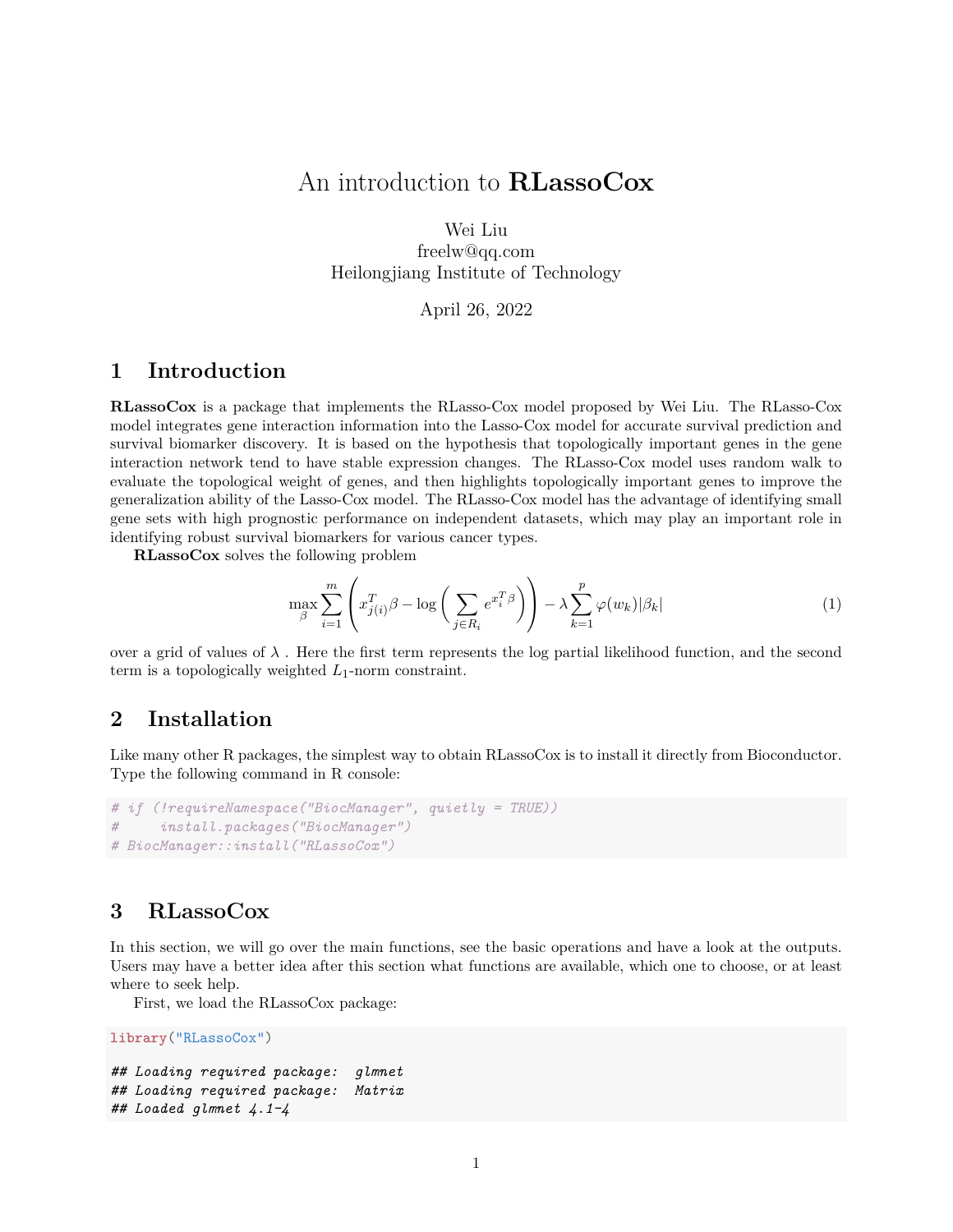The RLassoCox package trains the RLasso-Cox model based on gene expression profiles, survival information and gene interaction networks. We load a set of data created beforehand for illustration. Users can either load their own data or use those saved in the workspace.

```
data(mRNA_matrix) # gene expression profiles
data(survData) # survival information
data(dGMMirGraph) # gene interaction network
```
The commands load an input gene expression matrix **mRNA\_matrix**, a data frame **survData** that contains survival information, and an igraph object **survData** that contains the KEGG network constructed by the R package **iSubpathwayMiner**.

**survData** is an n x 2 matrix, with a column "time" of failure/censoring times, and "status" a 0/1 indicator, with 1 meaning the time is a failure time, and zero a censoring time.

```
head(survData)
```
## status time ## TCGA-02-0001 TRUE 358 ## TCGA-02-0003 TRUE 144 ## TCGA-02-0006 TRUE 558 ## TCGA-02-0007 TRUE 705 ## TCGA-02-0009 TRUE 322 ## TCGA-02-0010 TRUE 1077

In order to train and test the predictive performance of the RLasso-Cox model, we divide the data set into a training set and a test set.

```
set.seed(20150122)
train.Idx <- sample(1:dim(mRNA_matrix)[1], floor(2/3*dim(mRNA_matrix)[1]))
test.Idx <- setdiff(1:dim(mRNA_matrix)[1], train.Idx)
x.train <- mRNA_matrix[train.Idx ,]
x.test <- mRNA_matrix[test.Idx ,]
y.train <- survData[train.Idx,]
y.test <- survData[test.Idx,]
```
Train the RLasso-Cox model based on the training set data:

mod <- **RLassoCox**(x=x.train, y=y.train, globalGraph=dGMMirGraph)

## Calculating Cox p-value...Done ## Performing directed random walk...Done

The **RLassoCox** function depends on the **glmnet** package[\[1\]](#page-17-0). **mod** contains a list object that includes a **glmnet** object **glmnetRes** and a topological weight vector **PT**. **PT** is the topological weights of the genes.

**head**(mod\$PT)

| ## | 7010                                                                             | 1261 | 10209 | 22798 | 2526 | 10965 |
|----|----------------------------------------------------------------------------------|------|-------|-------|------|-------|
|    | ## 0.0007118464 0.0004399878 0.0008614412 0.0012176743 0.0004669061 0.0004577181 |      |       |       |      |       |

**glmnetRes** contains all the relevant information of the fitted model for further use. We can use the **plot**, **print**, **coef** and **predict** functions in the **glmnet** package to easily extract the components of the model.

We can visualize the coefficients by executing the **plot** function: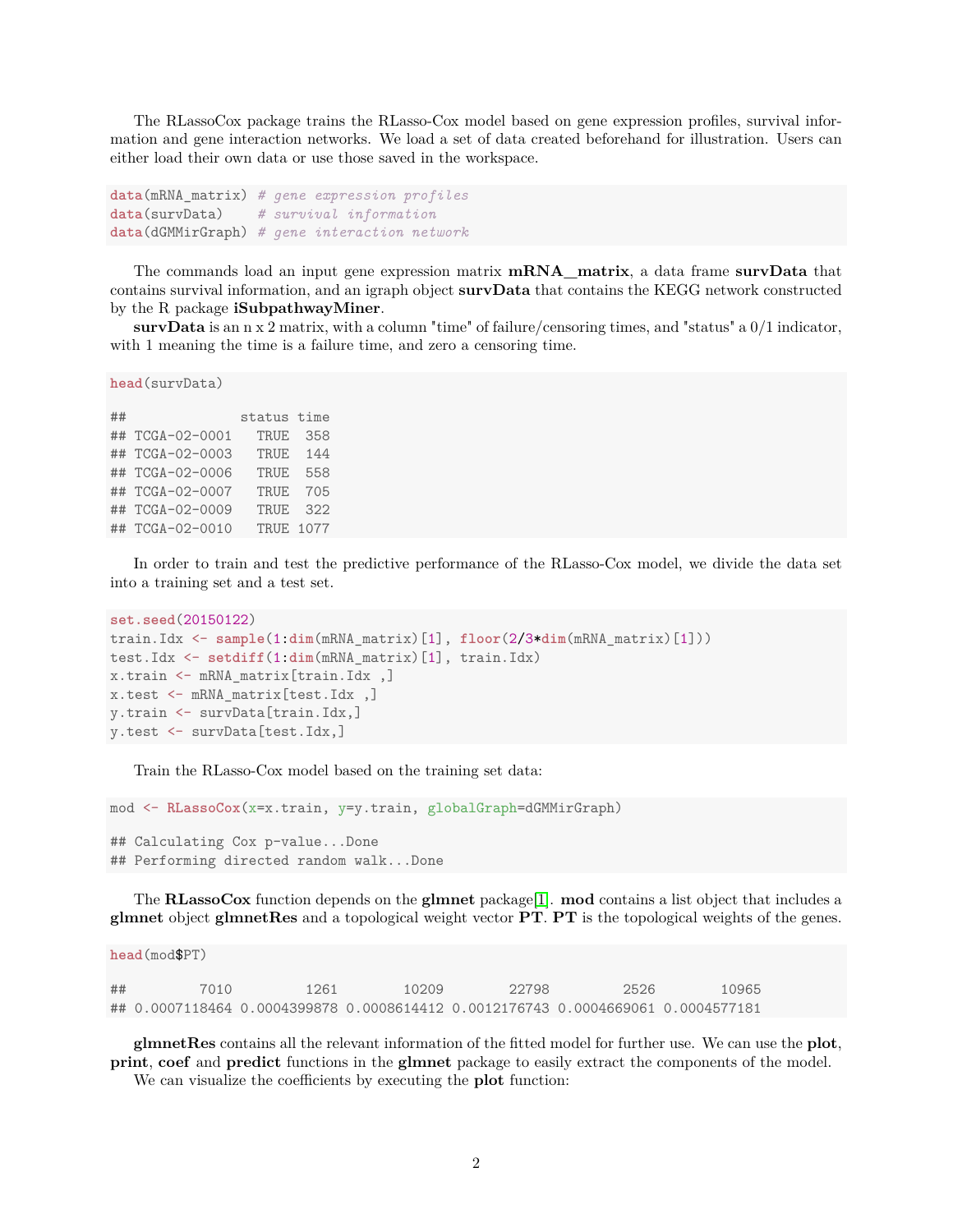



Each curve in the figure corresponds to a variable (gene). It shows the path of the coefficient of each gene and  $L_1$ -norm when  $\lambda$  varies. The axis above indicates the number of nonzero coefficients at the current  $\lambda$ , which is the effective degrees of freedom for the RLasso-Cox model.

A summary of the **RLassoCox** path at each step is displayed if we just enter the object name or use the print function:

**print**(mod\$glmnetRes) ## ## Call: glmnet(x = x, y = Surv(time = y[, "time"], event = y[, "status"]), family = "cox", alpha ## ## Df %Dev Lambda ## 1 0 0.00 1.57600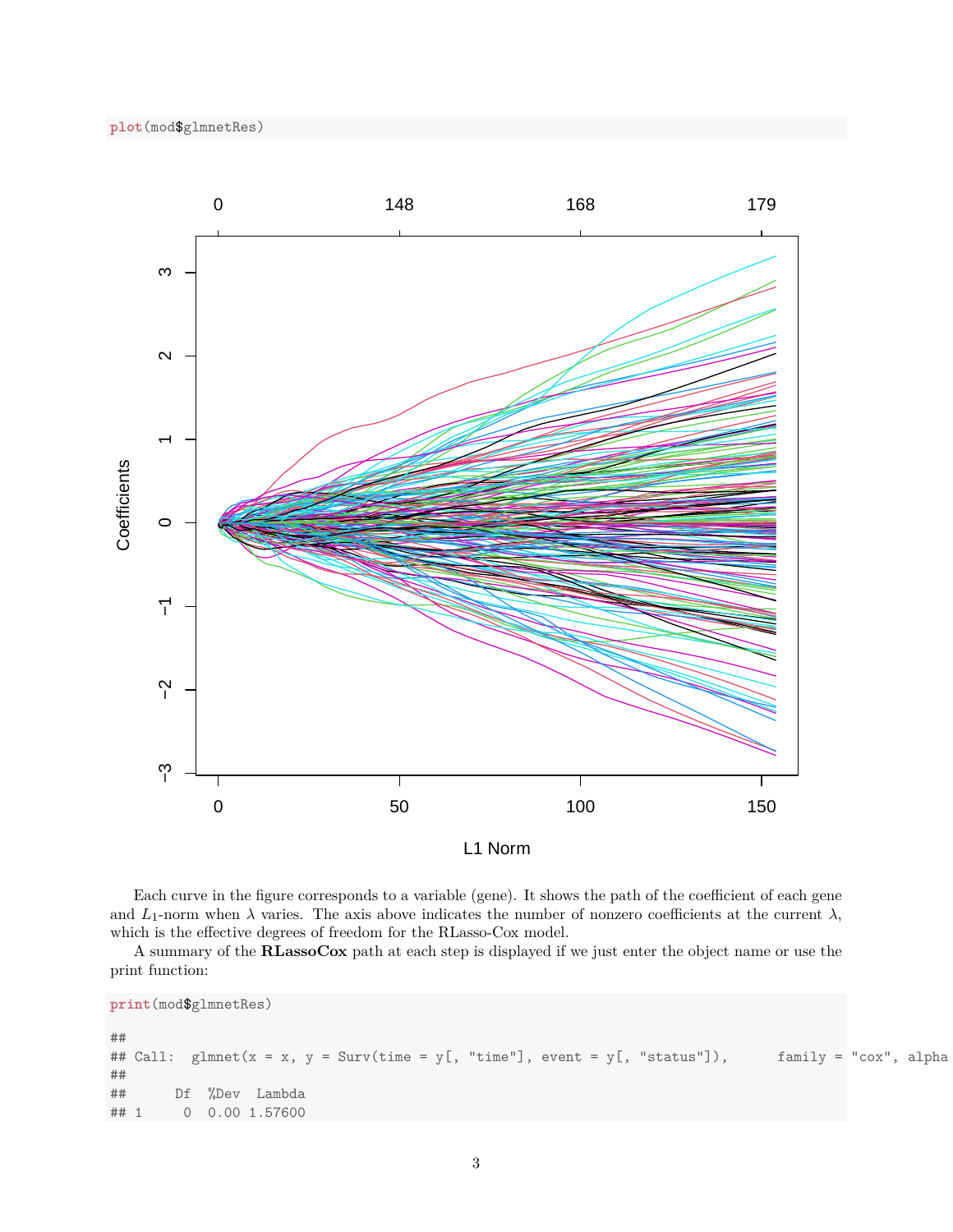| ## | $\overline{c}$ | $\overline{c}$ | 0.13  | 1.50400 |
|----|----------------|----------------|-------|---------|
| ## | 3              | $\overline{c}$ | 0.26  | 1.43600 |
| ## | 4              | 3              | 0.40  | 1.37000 |
| ## | 5              | 4              | 0.55  | 1.30800 |
| ## | 6              | 5              | 0.69  | 1.24900 |
| ## | 7              | 5              | 0.83  | 1.19200 |
| ## | 8              | 5              | 0.96  | 1.13800 |
| ## | 9              | 6              | 1.08  | 1.08600 |
| ## | 10             | 6              | 1.20  | 1.03700 |
| ## | 11             | 6              | 1.31  | 0.98960 |
| ## | 12             | 7              | 1.44  | 0.94460 |
| ## | 13             | 8              | 1.57  | 0.90170 |
| ## | 14             | 9              | 1.71  | 0.86070 |
| ## | 15             | 11             | 1.85  | 0.82160 |
| ## | 16             | 12             | 2.02  | 0.78420 |
| ## | 17             | 12             | 2.20  | 0.74860 |
| ## | 18             | 13             | 2.36  | 0.71450 |
| ## | 19             | 13             | 2.52  | 0.68210 |
| ## | 20             | 14             | 2.67  | 0.65110 |
| ## | 21             | 16             | 2.84  | 0.62150 |
| ## | 22             | 17             | 3.04  | 0.59320 |
| ## | 23             | 17             | 3.24  | 0.56630 |
| ## | 24             | 18             | 3.42  | 0.54050 |
| ## | 25             | 20             | 3.59  | 0.51600 |
|    | 26             |                | 3.76  |         |
| ## |                | 21<br>22       |       | 0.49250 |
| ## | 27             |                | 3.94  | 0.47010 |
| ## | 28             | 24             | 4.15  | 0.44880 |
| ## | 29             | 25             | 4.39  | 0.42840 |
| ## | 30             | 27             | 4.64  | 0.40890 |
| ## | 31             | 29             | 4.89  | 0.39030 |
| ## | 32             | 28             | 5.11  | 0.37260 |
| ## | 33             | 28             | 5.30  | 0.35560 |
| ## | 34             | 29             | 5.48  | 0.33950 |
| ## | 35             | 30             | 5.65  | 0.32400 |
| ## | 36             | 29             | 5.83  | 0.30930 |
| ## | 37             | 29             | 5.99  | 0.29520 |
| ## | 38             | 31             | 6.15  | 0.28180 |
| ## | 39             | 31             | 6.34  | 0.26900 |
| ## | 40             | 36             | 6.52  | 0.25680 |
| ## | 41             | 39             | 6.84  | 0.24510 |
| ## | 42             | 43             | 7.28  | 0.23400 |
| ## | 43             | 45             | 7.70  | 0.22330 |
| ## | 44             | 48             | 8.12  | 0.21320 |
| ## | 45             | 51             | 8.55  | 0.20350 |
| ## | 46             | 55             | 9.02  | 0.19430 |
| ## | 47             | 59             | 9.51  | 0.18540 |
| ## | 48             | 61             | 10.00 | 0.17700 |
| ## | 49             | 62             | 10.47 | 0.16900 |
| ## | 50             | 61             | 10.96 | 0.16130 |
| ## | 51             | 65             | 11.45 | 0.15390 |
| ## | 52             | 67             | 11.95 | 0.14690 |
| ## | 53             | 71             | 12.45 | 0.14030 |
| ## | 54             | 75             | 13.02 | 0.13390 |
| ## | 55             | 80             | 13.63 | 0.12780 |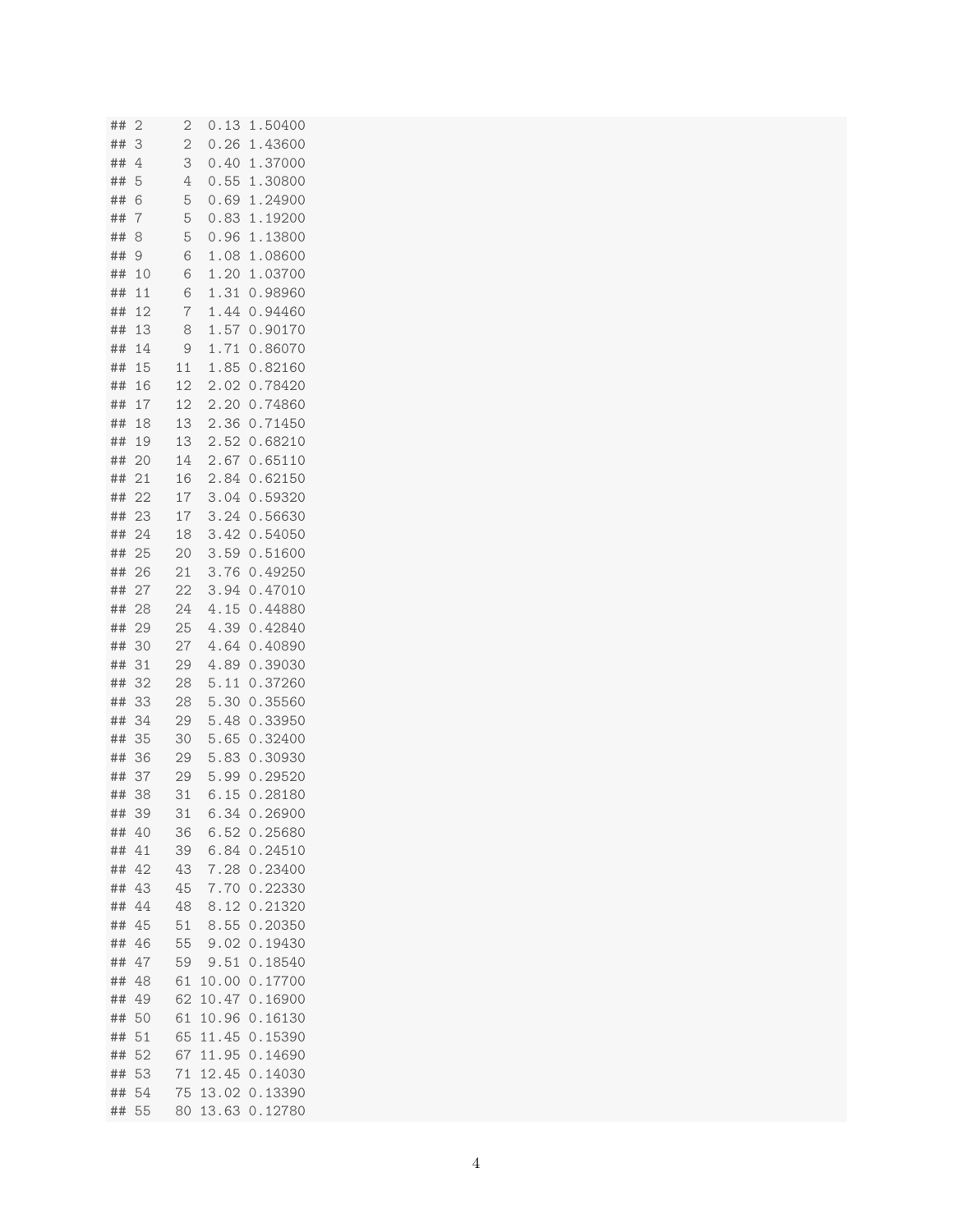| ##       | 56       | 81         | 14.20          | 0.12200            |
|----------|----------|------------|----------------|--------------------|
| ##       | 57       | 83         | 14.75          | 0.11650            |
| ##       | 58       | 87         | 15.30          | 0.11120            |
| ##       | 59       | 90         | 15.88          | 0.10610            |
| ##       | 60       | 97         | 16.50          | 0.10130            |
| ##       | 61       | 101        | 17.18          | 0.09668            |
| ##       | 62       | 104        | 17.89          | 0.09229            |
| ##       | 63       | 107        | 18.65          | 0.08809            |
| ##       | 64       | 106        | 19.37          | 0.08409            |
| ##       | 65       | 108        | 20.01          | 0.08027            |
| ##       | 66       | 113        | 20.64          | 0.07662            |
| ##       | 67       | 116        | 21.30          | 0.07314            |
| ##       | 68       | 117        | 21.96          | 0.06981            |
| ##       | 69       | 118        | 22.67          | 0.06664            |
| ##       | 70       | 120        | 23.44          | 0.06361            |
| ##       | 71       | 127        | 24.26          | 0.06072            |
| ##       | 72       | 135        | 25.16          | 0.05796            |
| ##       | 73       | 134        | 26.10          | 0.05532            |
| ##       | 74       | 137        | 26.93          | 0.05281            |
| ##       | 75       | 139        | 27.85          | 0.05041            |
| ##       | 76       | 141        | 28.83          | 0.04812            |
| ##       | 77       | 143        | 29.87          | 0.04593            |
| ##       | 78       | 148        | 31.09          | 0.04384            |
| ##       | 79       | 148        | 32.22          | 0.04185            |
| ##       | 80       | 147        | 33.31          | 0.03995            |
| ##       | 81       | 151        | 34.37          | 0.03813            |
| ##       | 82       | 148        | 35.42          | 0.03640            |
| ##       | 83       | 152        | 36.52          | 0.03475            |
| ##       | 84       | 152        | 37.54          | 0.03317            |
| ##       | 85       | 154        | 38.56          | 0.03166            |
| ##       | 86       | 158        | 39.65          | 0.03022            |
| ##       | 87       | 159        | 40.76          | 0.02885            |
| ##       | 88<br>89 | 159        | 41.89<br>42.99 | 0.02754            |
| ##       | 90       | 163<br>163 | 44.04          | 0.02628<br>0.02509 |
| ##<br>## | 91       | 163        | 45.27          | 0.02395            |
| ##       | 92       | 168        | 46.38          | 0.02286            |
| ##       | 93       | 168        | 47.35          | 0.02182            |
| ##       | 94       | 171        | 48.38          | 0.02083            |
| ##       | 95       | 175        | 49.50          | 0.01988            |
| ##       | 96       | 176        | 50.52          | 0.01898            |
| ##       | 97       | 178        | 51.67          | 0.01812            |
| ##       | 98       | 178        | 52.72          | 0.01729            |
| ##       | 99       | 177        | 53.76          | 0.01651            |
| ##       | 100      | 179        | 54.78          | 0.01576            |
|          |          |            |                |                    |

The first column **df** represents the number of non-zero coefficients, the second column **%Dev** represents the percent (of null) deviance explained, and the third column **Lambda** represents the value of  $\lambda$ .

The actual coefficients of genes at one or more *λ*s within the range of the sequence can be obtained:

```
head(coef(mod$glmnetRes, s = 0.2))
## 6 x 1 sparse Matrix of class "dgCMatrix"
## 1
```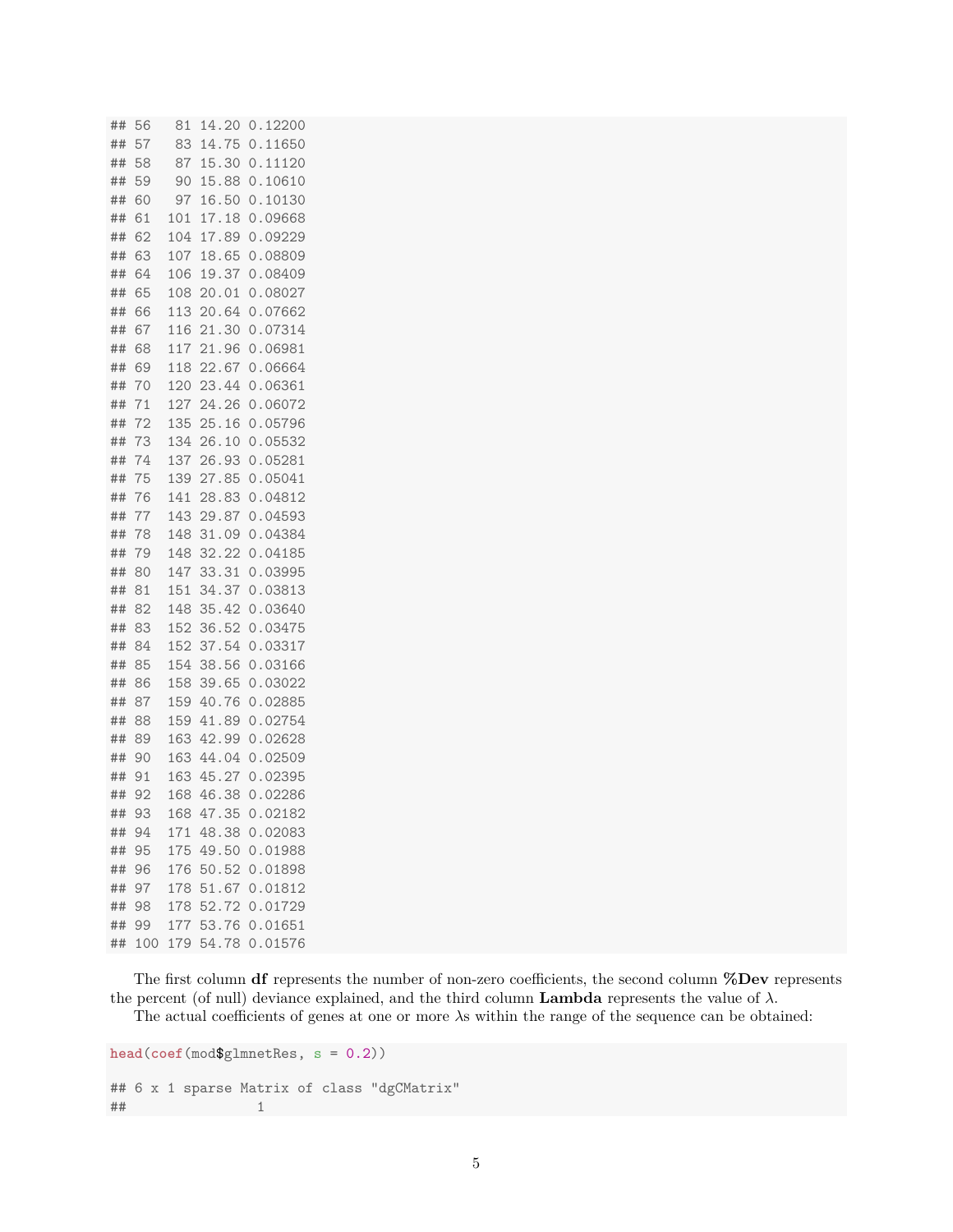## 7010 . ## 1261 . ## 10209 0.04169522 ## 22798 . ## 2526 . ## 10965 .

The **glmnetRes** model can be used to predict the risk of new patients at one or more *λ*s.

```
lp \leftarrow predict(object = mod, newx = x.test, s = c(0.1, 0.2))head(lp)
\# \# \frac{1}{2}## TCGA-02-0003 0.6575433 0.5633245
## TCGA-02-0011 -2.0901828 -1.0954352
## TCGA-02-0014 -0.7554994 -0.9513547
## TCGA-02-0024 -0.2260848 -0.5894672
## TCGA-02-0055 0.9075345 0.1954023
## TCGA-02-0060 -0.6100948 -0.6059411
```
The function **cvRLassoCox** can be used to compute k-fold cross-validation for the RLasso-Cox model.

```
cv.mod <- cvRLassoCox(x=x.train, y=y.train,
                        globalGraph=dGMMirGraph, nfolds = 5)
## Calculating Cox p-value...Done
## Performing directed random walk...Done
## Performing cv.glmnet...Done
```
The **cvRLassoCox** function also returns a list object that contains a **cv.glmnet** object **glmnetRes** and a topological weight vector **PT**. In addition, the optimal  $\lambda$  value and a cross validated error plot can be obtained to help evaluate our model.

```
plot(cv.mod$glmnetRes, xlab = "log(lambda)")
```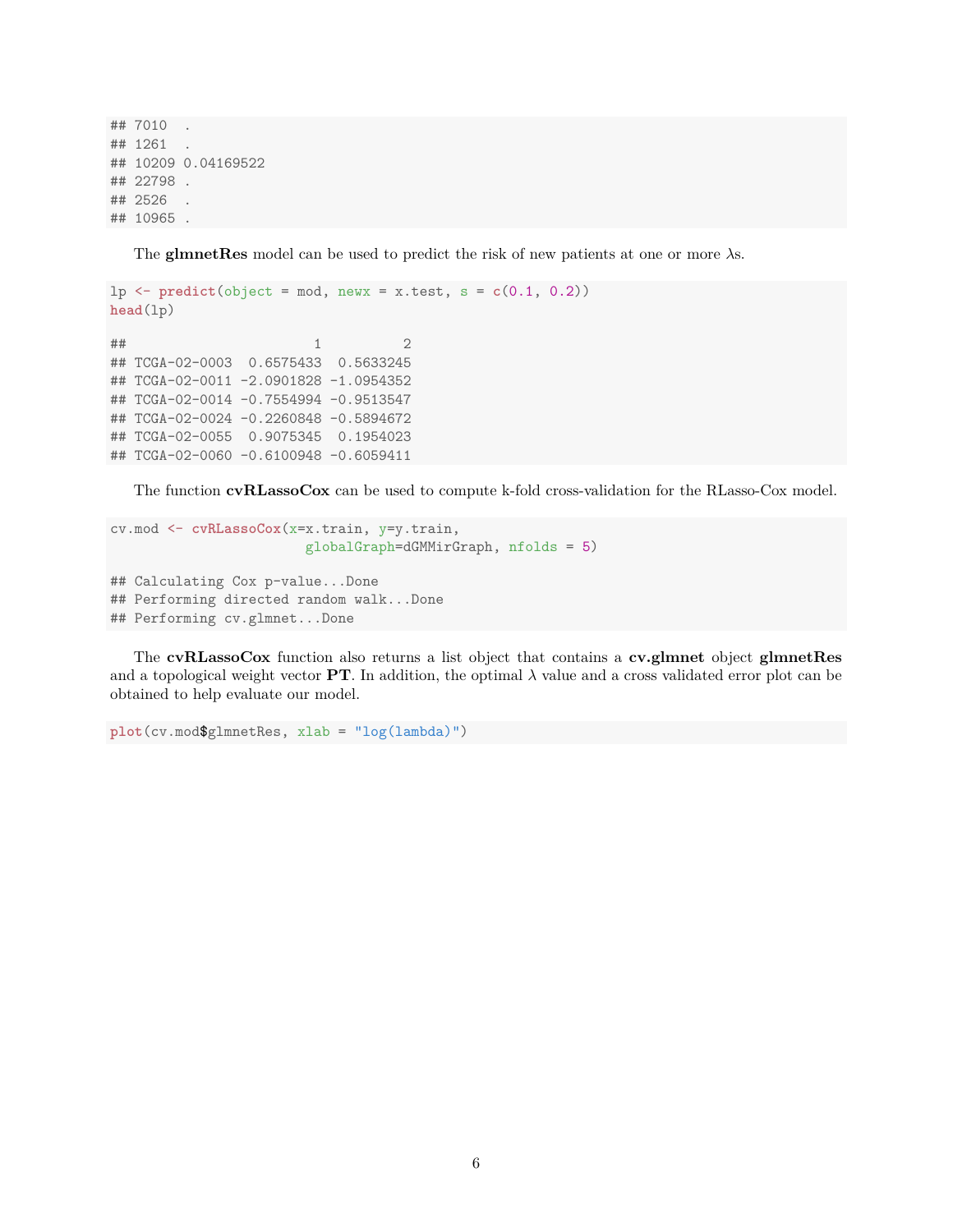

In this plot, the left vertical line shows where the CV-error curve hits its minimum. The right vertical line shows us the most regularized model with CV-error within 1 standard deviation of the minimum. The optimal  $\lambda$  can be obtained:

```
cv.mod$glmnetRes$lambda.min
## [1] 0.4701213
cv.mod$glmnetRes$lambda.1se
## [1] 0.7842097
```
We can check the active covariates (genes) in our model and see their coefficients.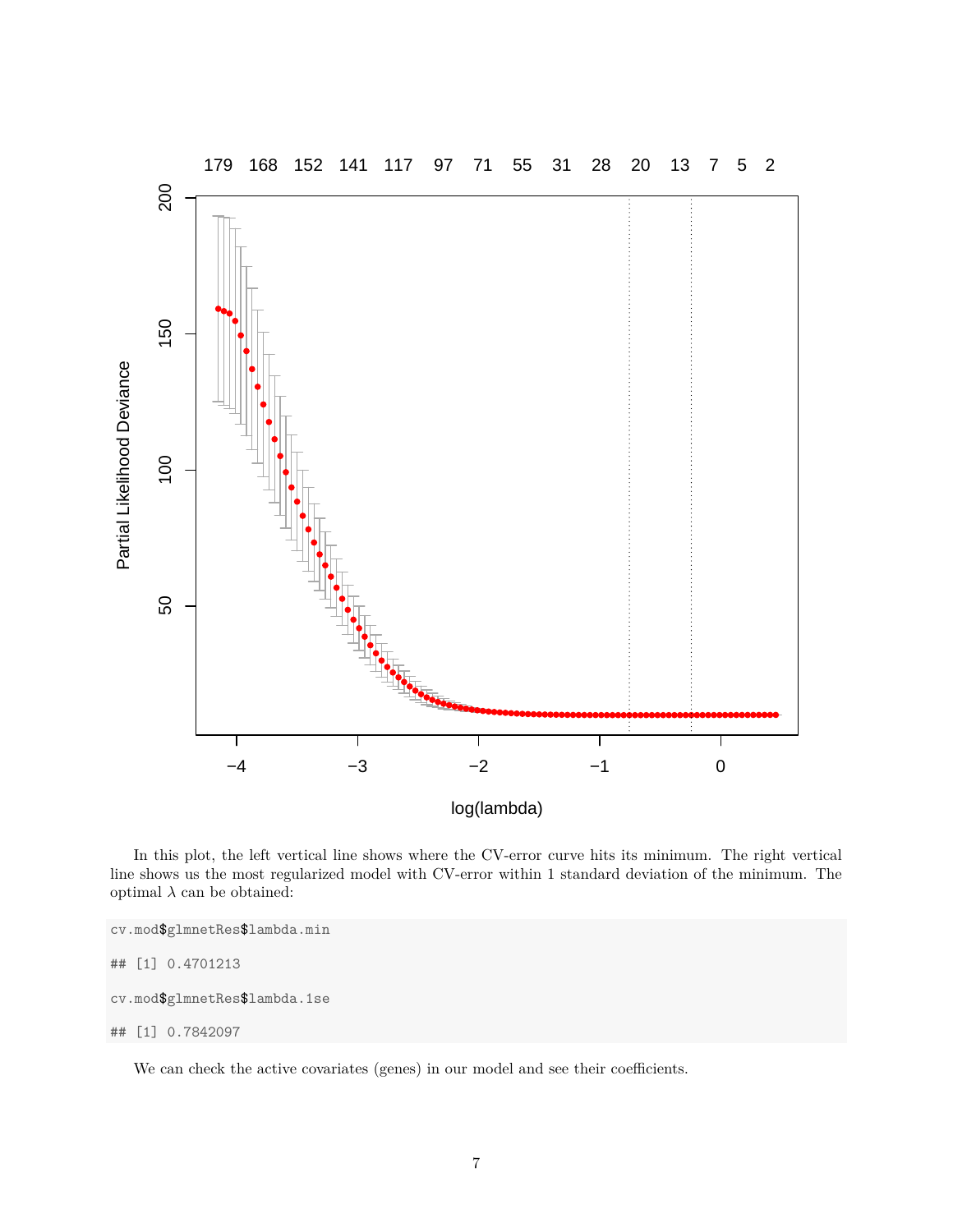|       |           | $\text{coeff.}$ min <- $\text{coeff.}$ $\text{curl}(\text{cv.mod}\$g]$ mnetRes, s = "lambda.min") |
|-------|-----------|---------------------------------------------------------------------------------------------------|
|       | coef.min  |                                                                                                   |
|       |           |                                                                                                   |
|       |           | ## 383 x 1 sparse Matrix of class "dgCMatrix"                                                     |
| ##    |           | 1                                                                                                 |
|       | ## 7010   |                                                                                                   |
|       | ## 1261   |                                                                                                   |
|       | ## 10209  |                                                                                                   |
|       | ## 22798  |                                                                                                   |
|       | ## 2526   |                                                                                                   |
|       | ## 10965  |                                                                                                   |
|       | ## 1362   |                                                                                                   |
|       |           | ## 22929 -0.020897935                                                                             |
|       | ## 5876   |                                                                                                   |
|       | ## 3265   |                                                                                                   |
|       | ## 8302   |                                                                                                   |
|       | ## 645    |                                                                                                   |
|       | ## 23480  |                                                                                                   |
|       | ## 1311   |                                                                                                   |
| ## 25 |           |                                                                                                   |
|       | ## 4598   |                                                                                                   |
|       | ## 3269   |                                                                                                   |
|       | ## 767    |                                                                                                   |
|       | ## 3385   |                                                                                                   |
|       | ## 80380  |                                                                                                   |
|       | ## 55176  |                                                                                                   |
|       |           |                                                                                                   |
|       | ## 1819   |                                                                                                   |
|       | ## 3930   |                                                                                                   |
|       | ## 4478   |                                                                                                   |
|       | ## 5617   | $-0.126328253$                                                                                    |
|       |           | ## 55341 0.006056988                                                                              |
|       | ## 5042   |                                                                                                   |
|       | ## 22800  |                                                                                                   |
|       | ## 3939   |                                                                                                   |
|       | ## 822    |                                                                                                   |
|       | ## 79695  |                                                                                                   |
|       | ## 55540  | $\bullet$                                                                                         |
| ##    | 5934      | $\sim$                                                                                            |
|       | ## 5806   |                                                                                                   |
|       | ## 259230 | $\ddot{\phantom{0}}$                                                                              |
|       | ## 51330  | $\ddot{\phantom{0}}$                                                                              |
|       | ## 7098   | $\ddot{\phantom{0}}$                                                                              |
|       | ## 8513   |                                                                                                   |
|       | ## 5836   |                                                                                                   |
|       | ## 64374  |                                                                                                   |
|       | ## 2184   |                                                                                                   |
|       | ## 988    |                                                                                                   |
|       | ## 5464   |                                                                                                   |
|       | ## 8309   |                                                                                                   |
|       | ## 10451  |                                                                                                   |
|       | ## 3574   |                                                                                                   |
|       | ## 873    |                                                                                                   |
|       | ## 3710   |                                                                                                   |
| ##    | 7314      |                                                                                                   |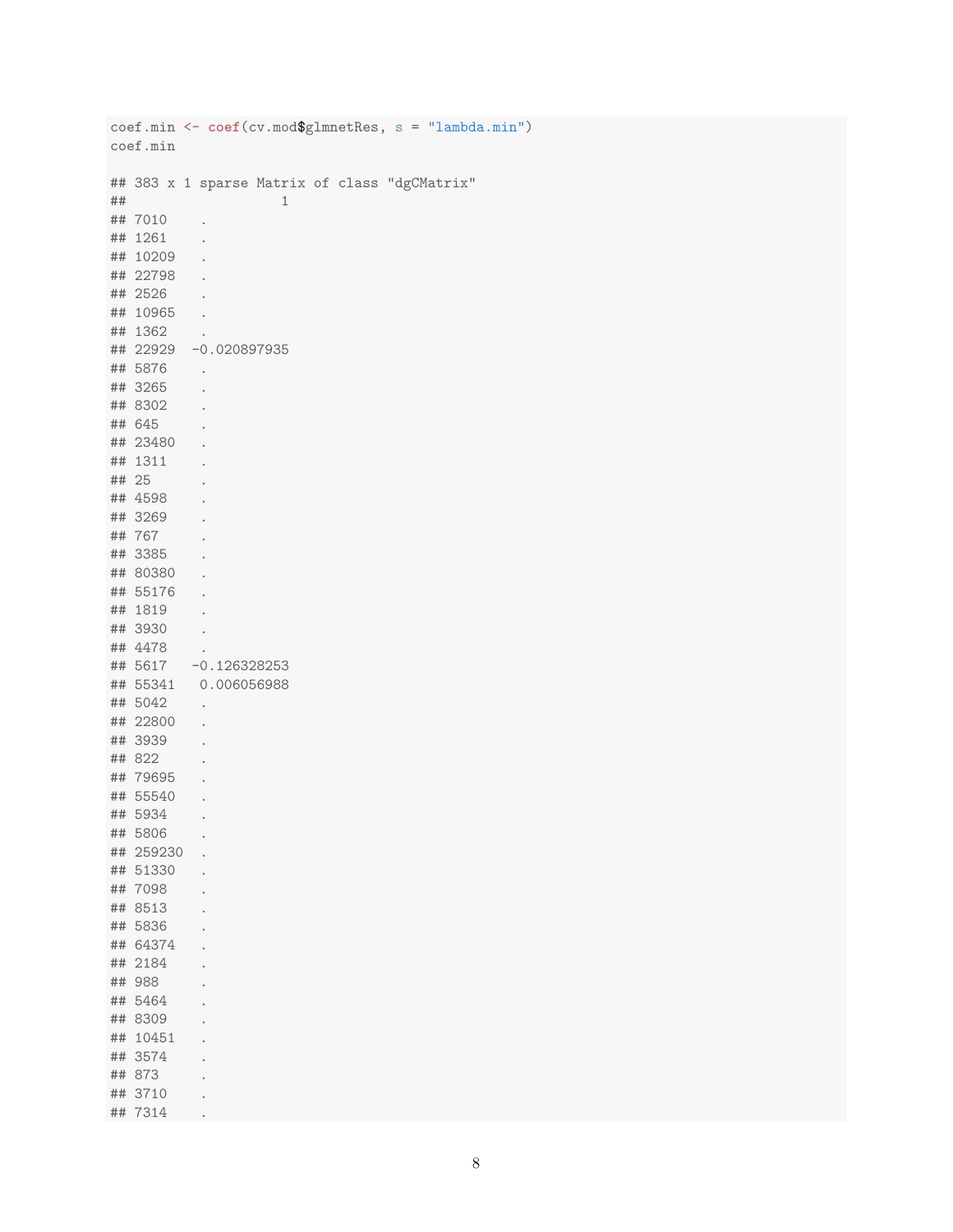|          | ## 114049    |                |
|----------|--------------|----------------|
| ##       | 79723        | $-0.016504110$ |
|          | ## 8030      |                |
|          | ## 1508      |                |
| ##       | 5223         |                |
| ##       | 6696         |                |
| ##       | 1788         |                |
| ##       | 3696         |                |
| ##       | 10552        |                |
| ##       | 5532         |                |
| ##       | 1796         |                |
| ##       | 5599         |                |
| ##       | 51700        |                |
| ##       | 10505        |                |
| ##       | 79132        |                |
| ##       | 3178         |                |
| ##       | 478          |                |
| ##       | 3799         |                |
| ##       | 135          | $-0.056788179$ |
| ##       | 1571         |                |
| ##       | 6908         |                |
| ##       | 23600        |                |
| ##       | 35           |                |
| ##       | 2053         | 0.014389764    |
| ##       | 2746         | $-0.011474410$ |
| ##       | 4615         |                |
| ##       | 5371         |                |
| ##       | 51744        |                |
| ##       | 36           |                |
| ##       | 3066         |                |
| ##       | 50940        |                |
|          | 1398         |                |
| ##       |              |                |
| ##       | 7378         |                |
| ##       | 5407         |                |
| ##       | 586          |                |
| ##       | 56288        |                |
| ##       | 4689         |                |
|          | ## 6732      |                |
| ##       | 3280         |                |
| ##       | 3298<br>4938 |                |
| ##<br>## | 109          |                |
| ##       | 3576         |                |
|          | 7132         |                |
| ##       | 605          |                |
| ##       | 3485         |                |
| ##       |              | 0.065929675    |
| ##       | 3689         |                |
| ##       | 29780        |                |
| ##       | 3588         |                |
| ##       | 200316       |                |
| ##       | 771          |                |
| ##       | 51384        |                |
| ##       | 3375         |                |
| ##       | 4223         |                |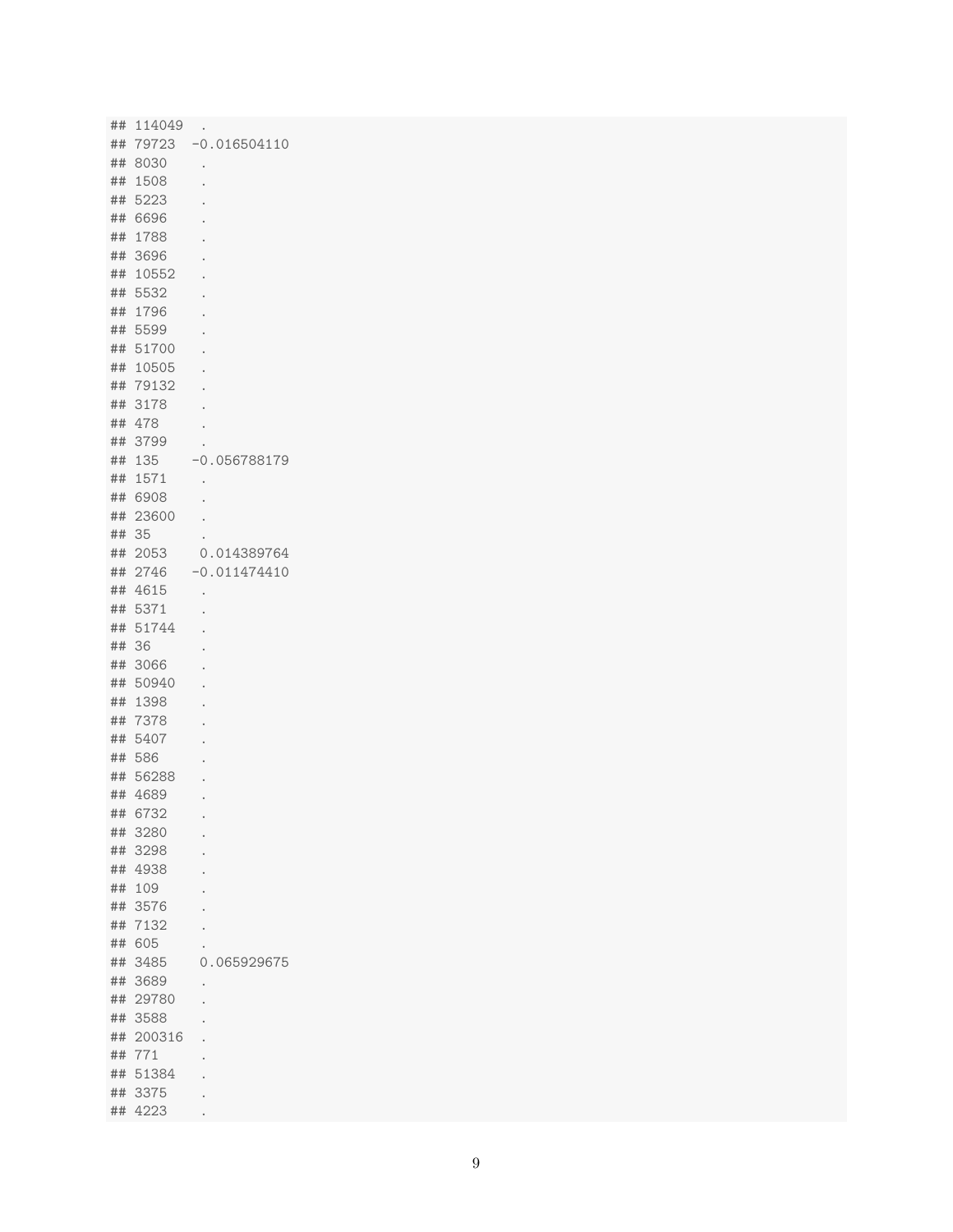|       | ## 783   | $\bullet$            |
|-------|----------|----------------------|
|       | ## 10846 | $\bullet$            |
|       | ## 4216  | $\bullet$            |
|       | ## 1026  |                      |
|       | ## 1528  | $\bullet$            |
|       | ## 5606  | $\bullet$            |
| ## 89 |          | $\bullet$            |
|       |          | $\bullet$            |
|       | ## 9547  | $\bullet$            |
|       | ## 2213  | $\bullet$            |
|       | ## 8228  | $\bullet$            |
|       | ## 7187  | $\bullet$            |
|       | ## 23283 | $\bullet$            |
|       | ## 2512  | $\bullet$            |
|       | ## 1968  | $\bullet$            |
|       | ## 3460  | $\bullet$            |
|       | ## 928   | $\bullet$            |
|       | ## 8985  | $\bullet$            |
|       | ## 8317  | $\ddot{\phantom{0}}$ |
|       | ## 10683 |                      |
|       | ## 26873 | $\ddot{\phantom{0}}$ |
|       | ## 10961 |                      |
|       | ## 23560 | $\ddot{\phantom{0}}$ |
|       | ## 51706 | $\ddot{\phantom{0}}$ |
|       |          | $\bullet$            |
|       | ## 10555 | $\bullet$            |
|       | ## 1593  | $\ddot{\phantom{0}}$ |
|       | ## 815   |                      |
|       | ## 3823  |                      |
|       | ## 883   |                      |
|       | ## 8795  |                      |
|       | ## 242   | $\ddot{\phantom{0}}$ |
|       | ## 63917 |                      |
|       | ## 8443  |                      |
|       | ## 1029  |                      |
|       | ## 9601  |                      |
|       | ## 6608  |                      |
|       | ## 9126  |                      |
|       | ## 3363  |                      |
|       | ## 635   | $-0.084546785$       |
|       |          |                      |
|       | ## 4825  | $-0.028206145$       |
|       | ## 2979  | $\bullet$            |
|       | ## 2261  | $\bullet$            |
|       | ## 1465  | $\bullet$            |
|       | ## 3597  | $\ddot{\phantom{0}}$ |
|       | ## 2590  | $\ddot{\phantom{a}}$ |
|       | ## 55506 | $\ddot{\phantom{a}}$ |
|       | ## 3613  | $\ddot{\phantom{0}}$ |
|       | ## 56681 | $\ddot{\phantom{a}}$ |
|       | ## 7076  | $\ddot{\phantom{0}}$ |
|       | ## 23049 | $\ddot{\phantom{0}}$ |
|       | ## 79671 | $\ddot{\phantom{a}}$ |
|       | ## 4160  |                      |
|       | ## 435   |                      |
|       | ## 50613 | $\bullet$            |
|       |          | $\ddot{\phantom{0}}$ |
|       | ## 5154  | $\bullet$            |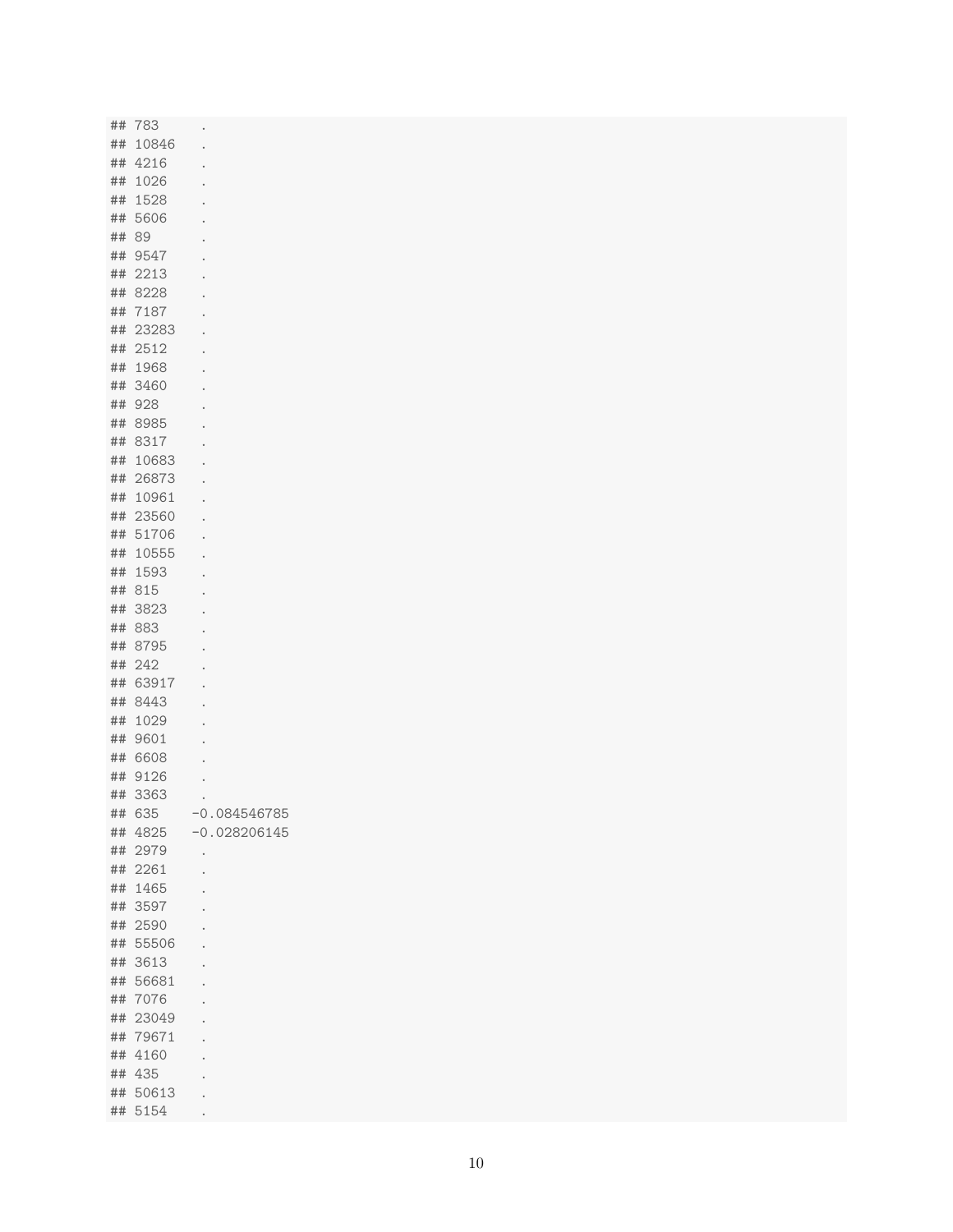| ## 1142<br>$\bullet$<br>## 10095<br>$\bullet$<br>## 8526<br>## 8837<br>$\bullet$<br>## 23162<br>$\bullet$<br>## 680<br>## 2876<br>$\bullet$<br>## 2768<br>$\bullet$<br>## 301<br>## 57292<br>$\bullet$<br>## 3805<br>$\ddot{\phantom{0}}$<br>## 3803<br>$\bullet$<br>## 5078<br>## 8027<br>## 8878<br>$\bullet$<br>## 467<br>## 3956<br>## 8945 |                                                                                                                                                                                                                 |
|-------------------------------------------------------------------------------------------------------------------------------------------------------------------------------------------------------------------------------------------------------------------------------------------------------------------------------------------------|-----------------------------------------------------------------------------------------------------------------------------------------------------------------------------------------------------------------|
|                                                                                                                                                                                                                                                                                                                                                 |                                                                                                                                                                                                                 |
|                                                                                                                                                                                                                                                                                                                                                 |                                                                                                                                                                                                                 |
|                                                                                                                                                                                                                                                                                                                                                 | $-0.055209814$                                                                                                                                                                                                  |
|                                                                                                                                                                                                                                                                                                                                                 |                                                                                                                                                                                                                 |
|                                                                                                                                                                                                                                                                                                                                                 |                                                                                                                                                                                                                 |
|                                                                                                                                                                                                                                                                                                                                                 |                                                                                                                                                                                                                 |
|                                                                                                                                                                                                                                                                                                                                                 |                                                                                                                                                                                                                 |
|                                                                                                                                                                                                                                                                                                                                                 |                                                                                                                                                                                                                 |
|                                                                                                                                                                                                                                                                                                                                                 |                                                                                                                                                                                                                 |
|                                                                                                                                                                                                                                                                                                                                                 |                                                                                                                                                                                                                 |
|                                                                                                                                                                                                                                                                                                                                                 |                                                                                                                                                                                                                 |
|                                                                                                                                                                                                                                                                                                                                                 |                                                                                                                                                                                                                 |
|                                                                                                                                                                                                                                                                                                                                                 |                                                                                                                                                                                                                 |
|                                                                                                                                                                                                                                                                                                                                                 |                                                                                                                                                                                                                 |
|                                                                                                                                                                                                                                                                                                                                                 |                                                                                                                                                                                                                 |
|                                                                                                                                                                                                                                                                                                                                                 |                                                                                                                                                                                                                 |
|                                                                                                                                                                                                                                                                                                                                                 |                                                                                                                                                                                                                 |
|                                                                                                                                                                                                                                                                                                                                                 |                                                                                                                                                                                                                 |
|                                                                                                                                                                                                                                                                                                                                                 |                                                                                                                                                                                                                 |
| ## 25956                                                                                                                                                                                                                                                                                                                                        |                                                                                                                                                                                                                 |
| ## 2012                                                                                                                                                                                                                                                                                                                                         |                                                                                                                                                                                                                 |
| ## 4940                                                                                                                                                                                                                                                                                                                                         |                                                                                                                                                                                                                 |
| ## 6579                                                                                                                                                                                                                                                                                                                                         |                                                                                                                                                                                                                 |
| ## 6347                                                                                                                                                                                                                                                                                                                                         |                                                                                                                                                                                                                 |
|                                                                                                                                                                                                                                                                                                                                                 |                                                                                                                                                                                                                 |
|                                                                                                                                                                                                                                                                                                                                                 |                                                                                                                                                                                                                 |
|                                                                                                                                                                                                                                                                                                                                                 |                                                                                                                                                                                                                 |
|                                                                                                                                                                                                                                                                                                                                                 |                                                                                                                                                                                                                 |
|                                                                                                                                                                                                                                                                                                                                                 |                                                                                                                                                                                                                 |
|                                                                                                                                                                                                                                                                                                                                                 |                                                                                                                                                                                                                 |
|                                                                                                                                                                                                                                                                                                                                                 |                                                                                                                                                                                                                 |
|                                                                                                                                                                                                                                                                                                                                                 |                                                                                                                                                                                                                 |
|                                                                                                                                                                                                                                                                                                                                                 |                                                                                                                                                                                                                 |
|                                                                                                                                                                                                                                                                                                                                                 |                                                                                                                                                                                                                 |
|                                                                                                                                                                                                                                                                                                                                                 |                                                                                                                                                                                                                 |
| $\ddot{\phantom{0}}$                                                                                                                                                                                                                                                                                                                            |                                                                                                                                                                                                                 |
| $\ddot{\phantom{0}}$                                                                                                                                                                                                                                                                                                                            |                                                                                                                                                                                                                 |
| $\bullet$                                                                                                                                                                                                                                                                                                                                       |                                                                                                                                                                                                                 |
|                                                                                                                                                                                                                                                                                                                                                 | 0.047616877                                                                                                                                                                                                     |
| $\bullet$                                                                                                                                                                                                                                                                                                                                       |                                                                                                                                                                                                                 |
|                                                                                                                                                                                                                                                                                                                                                 |                                                                                                                                                                                                                 |
|                                                                                                                                                                                                                                                                                                                                                 |                                                                                                                                                                                                                 |
| ## 10010                                                                                                                                                                                                                                                                                                                                        | 0.013500854                                                                                                                                                                                                     |
|                                                                                                                                                                                                                                                                                                                                                 |                                                                                                                                                                                                                 |
|                                                                                                                                                                                                                                                                                                                                                 |                                                                                                                                                                                                                 |
| ## 834<br>$\bullet$                                                                                                                                                                                                                                                                                                                             |                                                                                                                                                                                                                 |
| ## 55746<br>$\ddot{\phantom{0}}$                                                                                                                                                                                                                                                                                                                |                                                                                                                                                                                                                 |
| ## 9071                                                                                                                                                                                                                                                                                                                                         |                                                                                                                                                                                                                 |
| ## 1030                                                                                                                                                                                                                                                                                                                                         |                                                                                                                                                                                                                 |
| ## 8667                                                                                                                                                                                                                                                                                                                                         |                                                                                                                                                                                                                 |
| ## 4616                                                                                                                                                                                                                                                                                                                                         |                                                                                                                                                                                                                 |
| ## 302                                                                                                                                                                                                                                                                                                                                          |                                                                                                                                                                                                                 |
| ## 1495                                                                                                                                                                                                                                                                                                                                         |                                                                                                                                                                                                                 |
| ## 4035                                                                                                                                                                                                                                                                                                                                         |                                                                                                                                                                                                                 |
|                                                                                                                                                                                                                                                                                                                                                 |                                                                                                                                                                                                                 |
| ## 2064<br>## 6189                                                                                                                                                                                                                                                                                                                              |                                                                                                                                                                                                                 |
|                                                                                                                                                                                                                                                                                                                                                 | ## 6282<br>## 5982<br>## 706<br>## 134<br>## 9519<br>## 5269<br>## 8737<br>## 130<br>## 5742<br>## 348995<br>## 307<br>## 8031<br>## 8643<br>## 5137<br>## 79717<br>## 55970<br>$\ddot{\phantom{a}}$<br>## 6251 |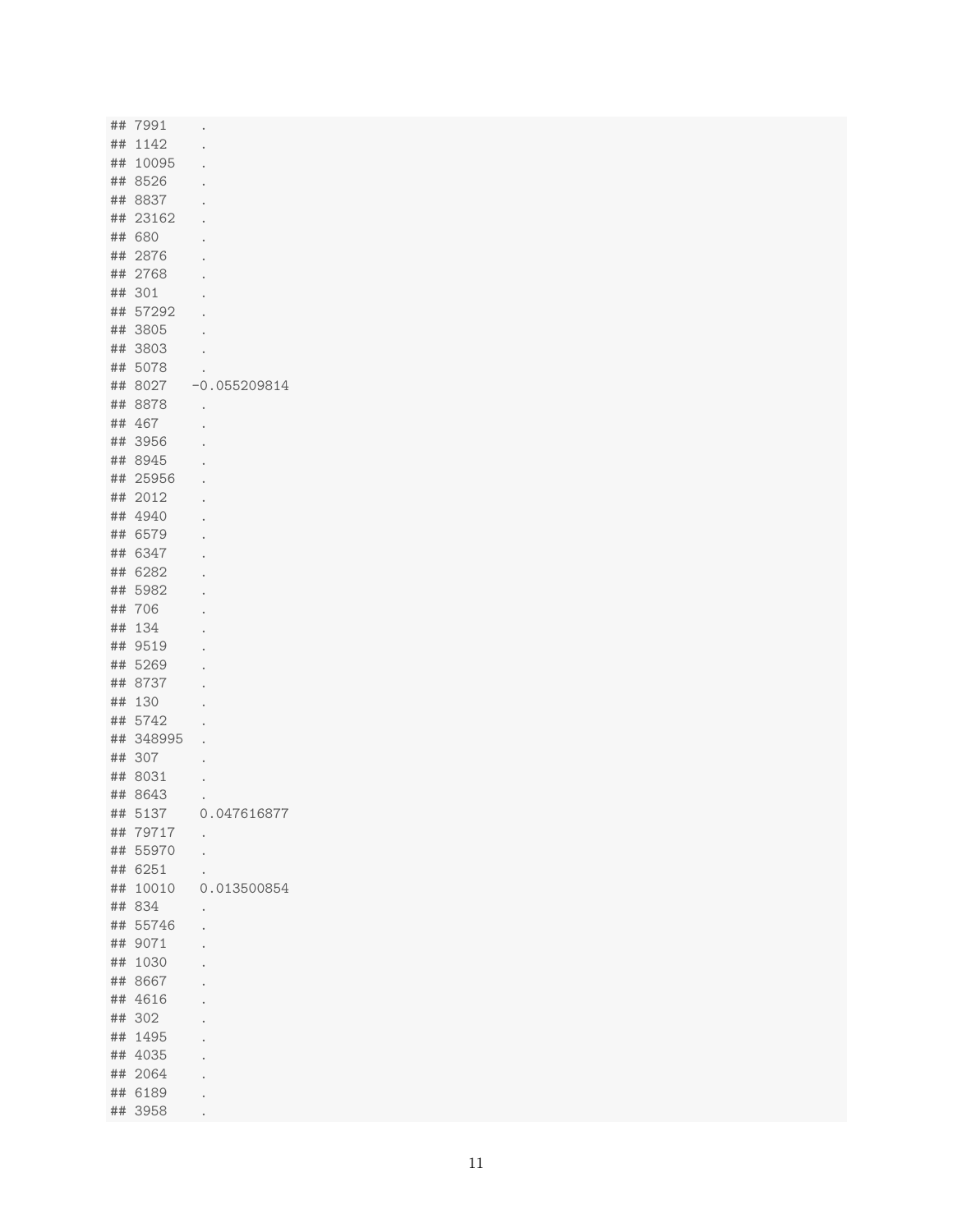| ## 6777  | $\bullet$            |
|----------|----------------------|
| ## 2235  | $\ddot{\phantom{0}}$ |
| ## 5260  | $\ddot{\phantom{0}}$ |
| ## 54961 | $\bullet$            |
| ## 3646  | $\ddot{\phantom{0}}$ |
| ## 3486  | $\ddot{\phantom{0}}$ |
| ## 3693  |                      |
| ## 5937  | $\ddot{\phantom{0}}$ |
| ## 4301  |                      |
| ## 7029  |                      |
| ## 4982  |                      |
| ## 55740 |                      |
| ## 6609  |                      |
|          |                      |
| ## 5957  |                      |
| ## 6774  |                      |
| ## 5479  |                      |
| ## 5799  |                      |
| ## 4303  |                      |
| ## 5322  |                      |
| ## 1948  |                      |
| ## 5872  |                      |
| ## 80228 |                      |
| ## 821   |                      |
| ## 60489 |                      |
| ## 1635  |                      |
| ## 4000  |                      |
| ## 5395  |                      |
| ## 2260  |                      |
| ## 2923  |                      |
| ## 5832  | $-0.010516256$       |
| ## 22925 | $\bullet$            |
| ## 833   |                      |
| ## 3568  |                      |
| ## 29978 | $\ddot{\phantom{0}}$ |
| ## 23590 | $\bullet$            |
| ## 4804  | $\bullet$            |
| ## 650   | $\ddot{\phantom{0}}$ |
|          | $-0.008886853$       |
| ## 1717  | $\bullet$            |
| ## 5358  | $\ddot{\phantom{0}}$ |
| ## 3381  |                      |
| ## 9184  |                      |
| ## 716   |                      |
| ## 1647  |                      |
| ## 5327  |                      |
| ## 64581 |                      |
| ## 84790 |                      |
| ## 5158  |                      |
| ## 6885  |                      |
| ## 57819 |                      |
| ## 51056 |                      |
| ## 6720  |                      |
| ## 7253  |                      |
| ## 5329  |                      |
| ## 11051 | $\bullet$            |
|          |                      |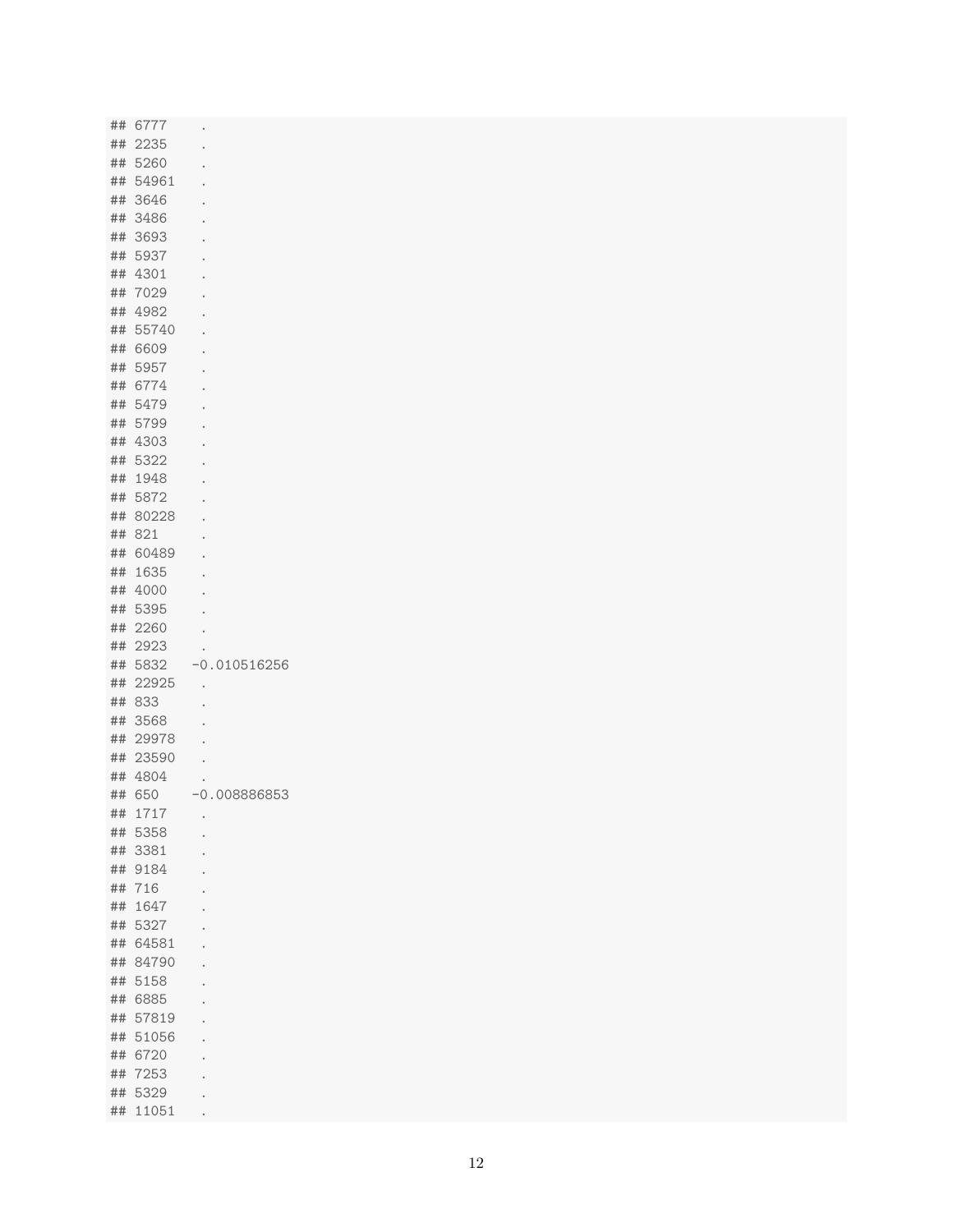|    | ## 8717          |                      |
|----|------------------|----------------------|
|    | ## 1263          | $\bullet$            |
| ## | 3757             | 0.067367967          |
|    |                  |                      |
|    | ## 4863          | $\ddot{\phantom{0}}$ |
| ## | 2318             |                      |
|    | ## 92815         |                      |
| ## | 2242             |                      |
| ## | 23401            | $-0.041951307$       |
| ## | 2847             |                      |
| ## | 3556             |                      |
| ## | 7037             |                      |
| ## | 7434             |                      |
| ## | 2107             |                      |
| ## | 22934            |                      |
| ## | 373156           |                      |
| ## | 2254             |                      |
| ## | 132              |                      |
| ## | 27350            |                      |
| ## | 362              |                      |
| ## | 5575             |                      |
|    | ## 6929          |                      |
| ## | 55844            |                      |
| ## | 1488             |                      |
| ## | 5025             |                      |
| ## | 2232             |                      |
| ## | 602              |                      |
| ## | 831              |                      |
| ## | 5238             |                      |
| ## | 7417             |                      |
| ## | 8074             |                      |
| ## | 10282            |                      |
| ## | 960              |                      |
| ## | 9104             |                      |
| ## | 1355             |                      |
| ## | 2766             |                      |
| ## | 2246             |                      |
| ## | 3423             | 0.060113280          |
|    | ## 838           |                      |
|    | ## 3665          |                      |
|    | ## 4763          |                      |
|    | ## 5899          |                      |
|    |                  |                      |
|    | ## 2792<br>27243 |                      |
| ## |                  |                      |
|    | ## 4493          |                      |
|    | ## 3842          |                      |
|    | ## 221830        |                      |
|    | ## 6718          |                      |
|    | ## 10130         |                      |
|    | ## 2954          | 0.041359039          |
|    | ## 5795          |                      |
|    | ## 648           |                      |
|    | ## 5906          |                      |
|    | ## 2747          |                      |
|    | ## 3691          |                      |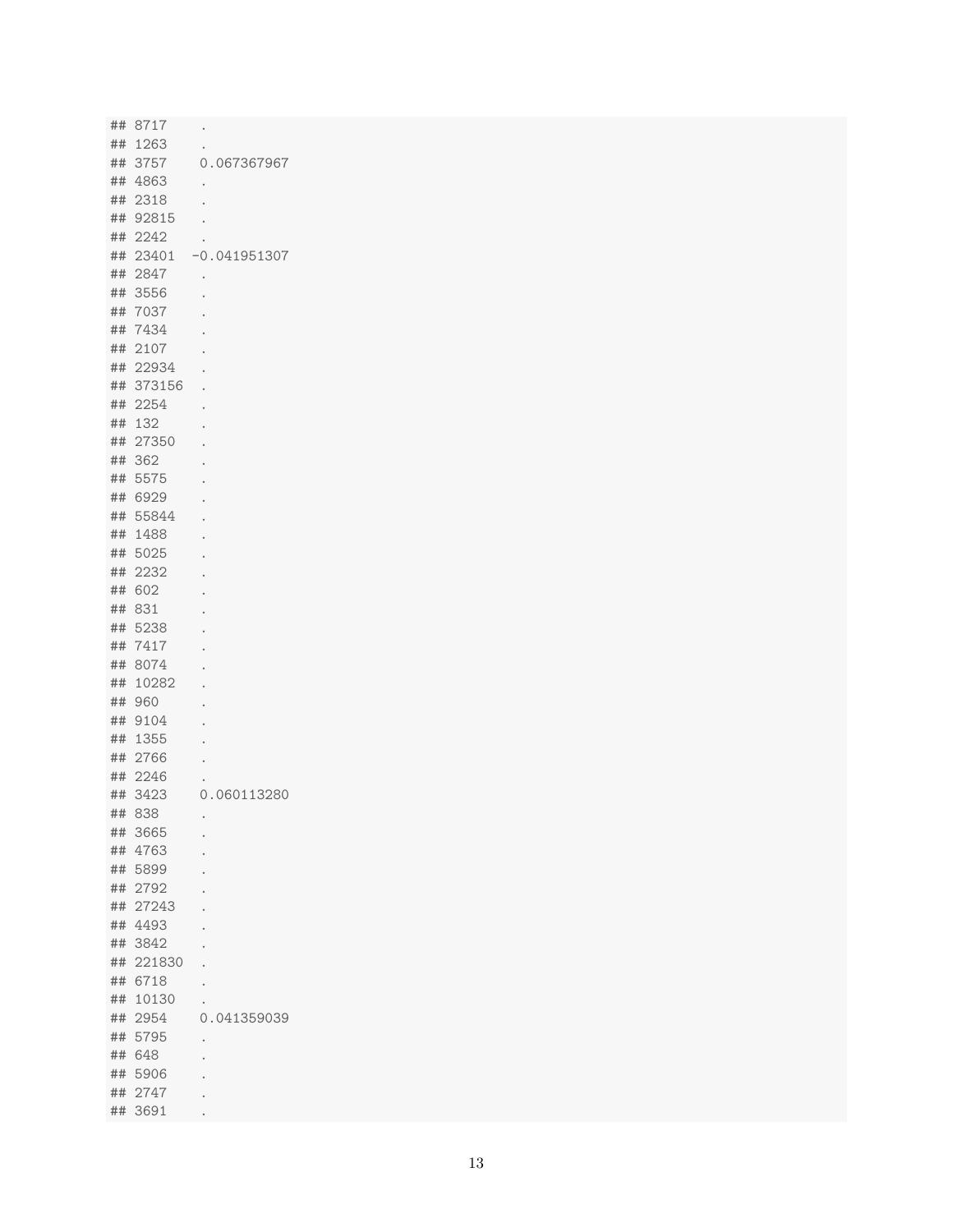| ## 9180  |                          |
|----------|--------------------------|
| ## 55742 | $\bullet$                |
| ## 3034  |                          |
| ## 8324  |                          |
| ## 976   |                          |
| ## 6156  |                          |
| ## 6048  |                          |
| ## 4255  |                          |
| ## 8454  | 0.010574130              |
| ## 4046  | $\ddot{\phantom{a}}$     |
| ## 51013 |                          |
| ## 4129  |                          |
| ## 2897  |                          |
| ## 79728 |                          |
| ## 6125  |                          |
| ## 30    |                          |
| ## 7494  |                          |
| ## 10652 |                          |
| ## 2817  |                          |
| ## 26528 |                          |
| ## 1643  |                          |
| ## 5634  |                          |
| ## 2645  |                          |
| ## 3821  |                          |
| ## 654   |                          |
| ## 51513 |                          |
| ## 2890  |                          |
| ## 2331  |                          |
| ## 5664  |                          |
| ## 3488  |                          |
| ## 5715  |                          |
| ## 5332  |                          |
| ## 5792  |                          |
| ## 2014  |                          |
| ## 761   |                          |
| ## 10901 |                          |
| ## 5971  |                          |
| ## 9337  | $\sim$ $\sim$            |
| ## 4084  | $\sim$                   |
|          | ## 23411 -0.054728602    |
| ## 54472 | $\sim$                   |
| ## 2100  | $\Box$                   |
| ## 6304  | $\ddot{\phantom{0}}$     |
| ## 5328  | $\bullet$                |
| ## 5728  | $\ddot{\phantom{a}}$     |
| ## 1027  | $\overline{\phantom{a}}$ |
| ## 55240 | $\bullet$                |
| ## 30833 |                          |
| ## 4499  | 0.055507586              |
| ## 56895 | $\bullet$                |
| ## 3625  | $\overline{\phantom{a}}$ |
| ## 2035  |                          |
| ## 5334  |                          |
| ## 3309  | $\bullet$                |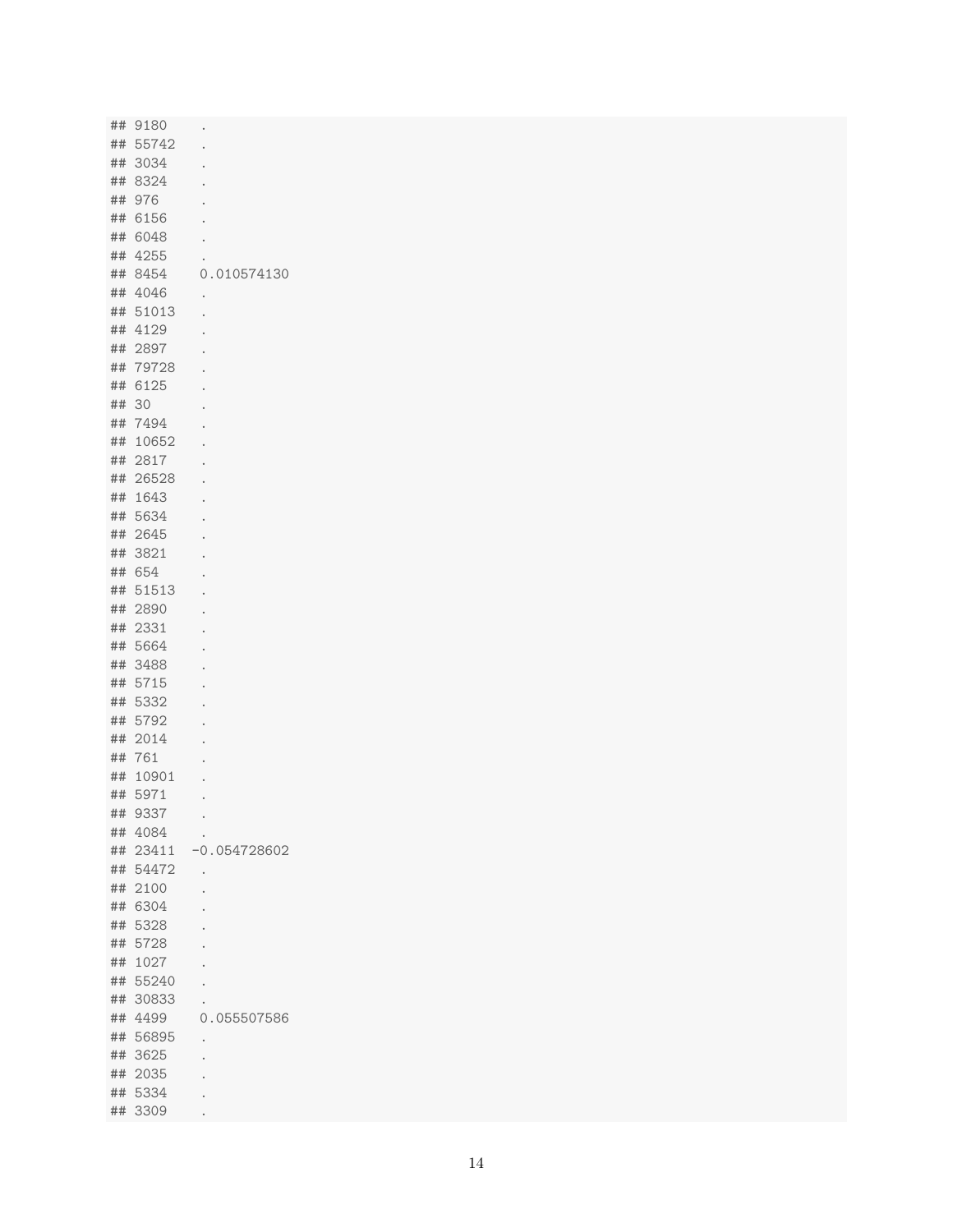| ## 10105 |                      |
|----------|----------------------|
| ## 10588 |                      |
| ## 3720  |                      |
| ## 975   |                      |
| ## 8453  |                      |
| ## 2208  |                      |
| ## 80319 |                      |
| ## 3783  | $\ddot{\phantom{0}}$ |
| ## 56034 |                      |
| ## 6197  |                      |

The selected features and their coefficients can by obtained:

```
nonZeroIdx <- which(coef.min[,1] != 0)
features <- rownames(coef.min)[nonZeroIdx]
features
## [1] "22929" "5617" "55341" "79723" "135" "2053" "2746" "3485" "635" "4825"
## [11] "8027" "5137" "10010" "5832" "650" "3757" "23401" "3423" "2954" "8454"
## [21] "23411" "4499"
features.coef <- coef.min[nonZeroIdx]
names(features.coef) <- features
features.coef
## 22929 5617 55341 79723 135 2053
## -0.020897935 -0.126328253 0.006056988 -0.016504110 -0.056788179 0.014389764
## 2746 3485 635 4825 8027 5137
## -0.011474410 0.065929675 -0.084546785 -0.028206145 -0.055209814 0.047616877
## 10010 5832 650 3757 23401 3423
## 0.013500854 -0.010516256 -0.008886853 0.067367967 -0.041951307 0.060113280
## 2954 8454 23411 4499
## 0.041359039 0.010574130 -0.054728602 0.055507586
```
The fitted RLassoCox model can by used to predicted survival risk of new patients:

```
lp <- predict.cvRLassoCox(object = cv.mod, newx = x.test,
                       s = "lambda.min")lp
\# \# 1
## TCGA-02-0003 0.252281003
## TCGA-02-0011 -0.436949368
## TCGA-02-0014 -0.995169701
## TCGA-02-0024 -0.239595696
## TCGA-02-0055 0.071474306
## TCGA-02-0060 -0.360736704
## TCGA-06-0876 -0.065961334
## TCGA-06-5411 0.100059113
## TCGA-06-6390 0.376513608
## TCGA-19-5956 0.060821492
## TCGA-26-1442 -0.700211388
## TCGA-76-6282 0.155664820
## TCGA-06-6388 0.156024517
## TCGA-06-6700 0.082704758
```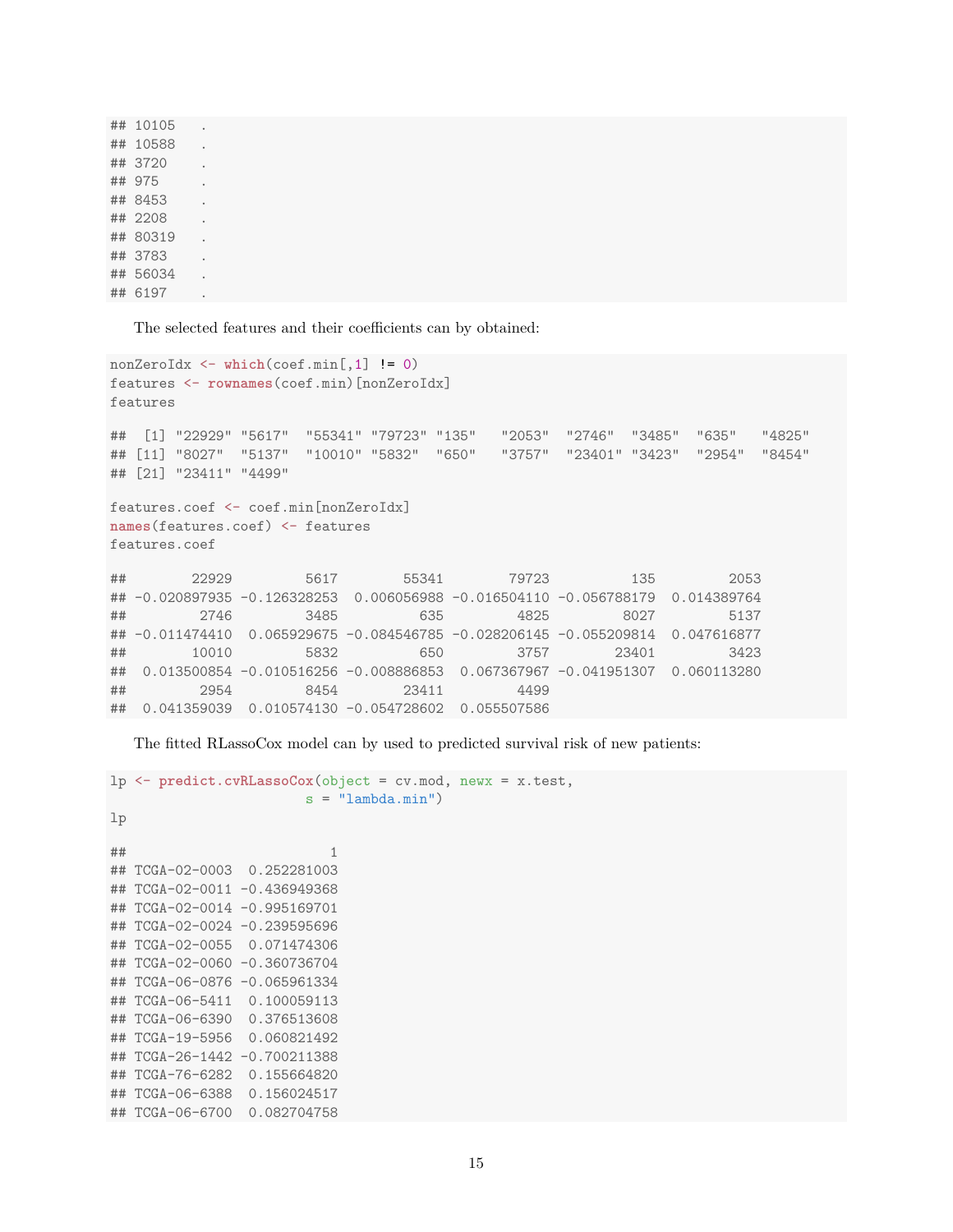## TCGA-26-6173 -0.040156916 ## TCGA-26-6174 -0.149566729 ## TCGA-74-6575 0.484281556 ## TCGA-74-6577 0.525763613 ## TCGA-74-6578 0.007548998 ## TCGA-74-6581 0.324888178 ## TCGA-76-6280 0.754944757 ## TCGA-76-6286 -0.082245778 ## TCGA-76-6657 0.524578516 ## TCGA-76-6662 0.555978661 ## TCGA-76-6664 -0.292625930 ## TCGA-06-1084 0.239712644 ## TCGA-12-1094 -0.103088391 ## TCGA-12-1096 -0.388725786 ## TCGA-12-1099 0.051802682 ## TCGA-14-0736 0.145505972 ## TCGA-14-0783 -0.108736284 ## TCGA-14-1452 -0.013442523 ## TCGA-26-1438 -0.085805469 ## TCGA-26-1440 0.385229649 ## TCGA-02-0071 0.292308469 ## TCGA-02-0075 0.517931268 ## TCGA-02-0080 -0.732568718 ## TCGA-02-0083 0.377743827 ## TCGA-02-0086 0.424971599 ## TCGA-02-0099 -0.281152373 ## TCGA-02-0107 0.039249428 ## TCGA-02-0113 0.171228733 ## TCGA-02-0116 -0.008497652 ## TCGA-12-1600 -0.249009548 ## TCGA-14-1458 -0.425255984 ## TCGA-14-1821 -0.855506168 ## TCGA-14-1827 0.234014704 ## TCGA-27-1833 -0.164585648 ## TCGA-27-1834 0.099416830 ## TCGA-28-1757 0.239602225 ## TCGA-02-2483 -0.625135072 ## TCGA-02-2485 0.019610409 ## TCGA-02-2486 0.429028506 ## TCGA-06-2565 0.039163607 ## TCGA-06-2566 0.122523143 ## TCGA-27-1831 0.160742044 ## TCGA-27-2524 -0.102853286 ## TCGA-28-1756 -0.722575783 ## TCGA-32-1982 -0.106181217 ## TCGA-06-0130 0.086154241 ## TCGA-06-0141 0.153624876 ## TCGA-12-3653 0.017825574 ## TCGA-14-3477 -0.196865367 ## TCGA-32-2615 0.239068020 ## TCGA-06-0154 -0.068996804 ## TCGA-06-0168 -0.086409139 ## TCGA-06-0184 0.189219979 ## TCGA-06-0211 0.097159491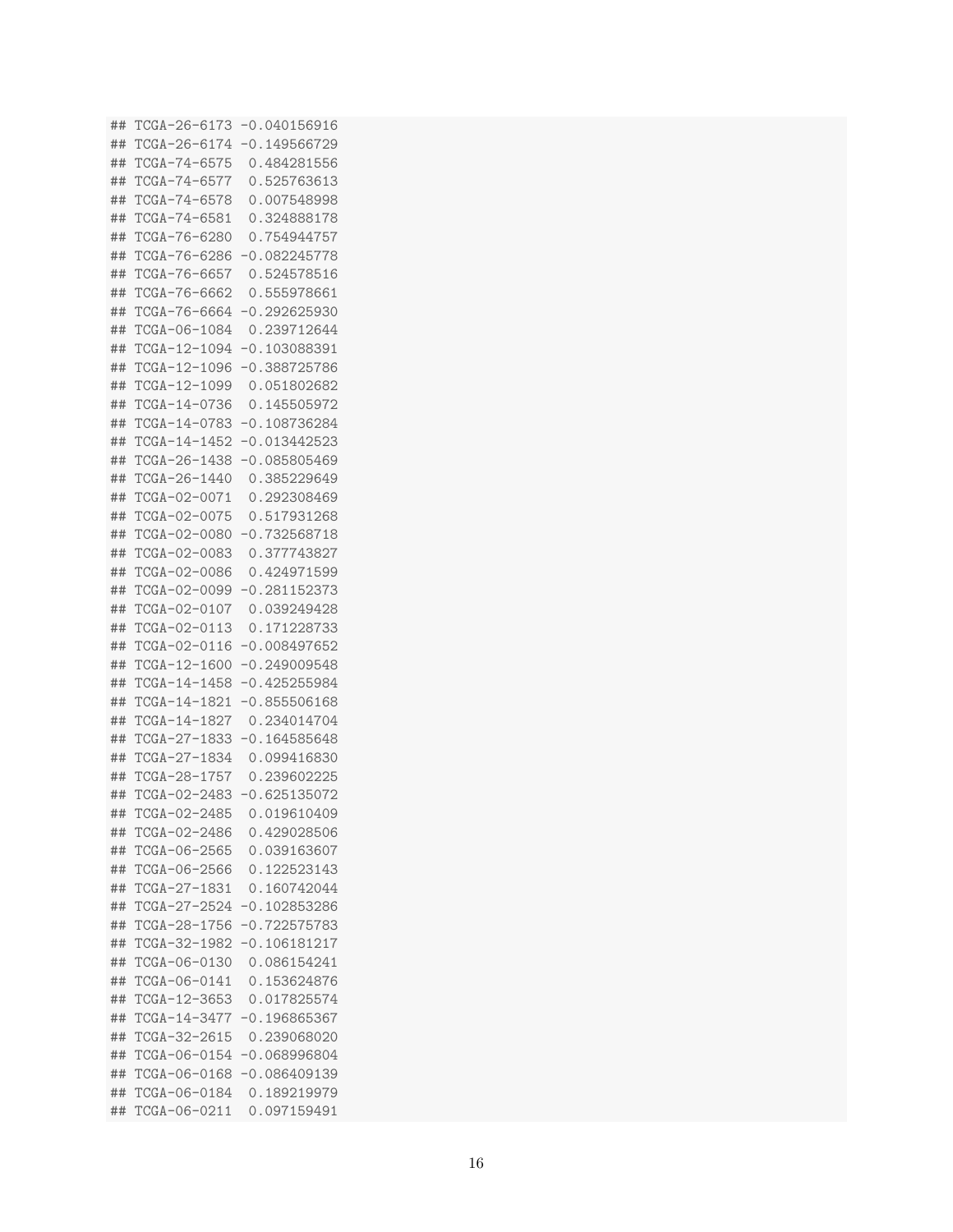## TCGA-06-0214 -0.033073256 ## TCGA-06-0221 -0.745897535 ## TCGA-02-0325 0.547408994 ## TCGA-02-0326 0.174854040 ## TCGA-02-0338 -0.076475403 ## TCGA-02-0432 -0.838758622 ## TCGA-02-0451 0.202940730 ## TCGA-06-0164 -0.015400069 ## TCGA-08-0525 0.386861198 ## TCGA-02-0015 -0.230604005 ## TCGA-02-0016 0.029175934 ## TCGA-02-0068 -0.064594271 ## TCGA-02-0070 0.089438349 ## TCGA-08-0347 -0.077289033 ## TCGA-08-0350 -0.712272488 ## TCGA-08-0351 -0.749903263 ## TCGA-08-0356 -0.009218560 ## TCGA-08-0380 -0.031081622 ## TCGA-08-0389 -0.255074540 ## TCGA-06-0939 -0.062484467 ## TCGA-02-0084 -0.413313653 ## TCGA-12-0616 -0.202956066 ## TCGA-12-0620 0.002716557 ## TCGA-06-5417 -1.003987837 ## TCGA-28-5204 1.046083326 ## TCGA-28-5213 -0.084996638 ## TCGA-28-5215 0.102295777 ## TCGA-76-4929 0.255713799 ## TCGA-76-4931 0.306492175 ## TCGA-76-4934 -0.308837884 ## TCGA-76-4935 -0.081979086 ## TCGA-06-0216 -0.187663624 ## TCGA-06-0747 0.145434937 ## TCGA-12-0656 0.098363463 ## TCGA-12-0662 0.250645980 ## TCGA-12-0688 -0.139330818 ## TCGA-12-0780 0.137194654

## **4 SessionInfo()**

```
sessionInfo()
## R version 4.2.0 RC (2022-04-19 r82224)
## Platform: x86 64-pc-linux-gnu (64-bit)
## Running under: Ubuntu 20.04.4 LTS
##
## Matrix products: default
## BLAS: /home/biocbuild/bbs-3.15-bioc/R/lib/libRblas.so
## LAPACK: /home/biocbuild/bbs-3.15-bioc/R/lib/libRlapack.so
##
## locale:
## [1] LC_CTYPE=en_US.UTF-8 LC_NUMERIC=C LC_TIME=en_GB
```